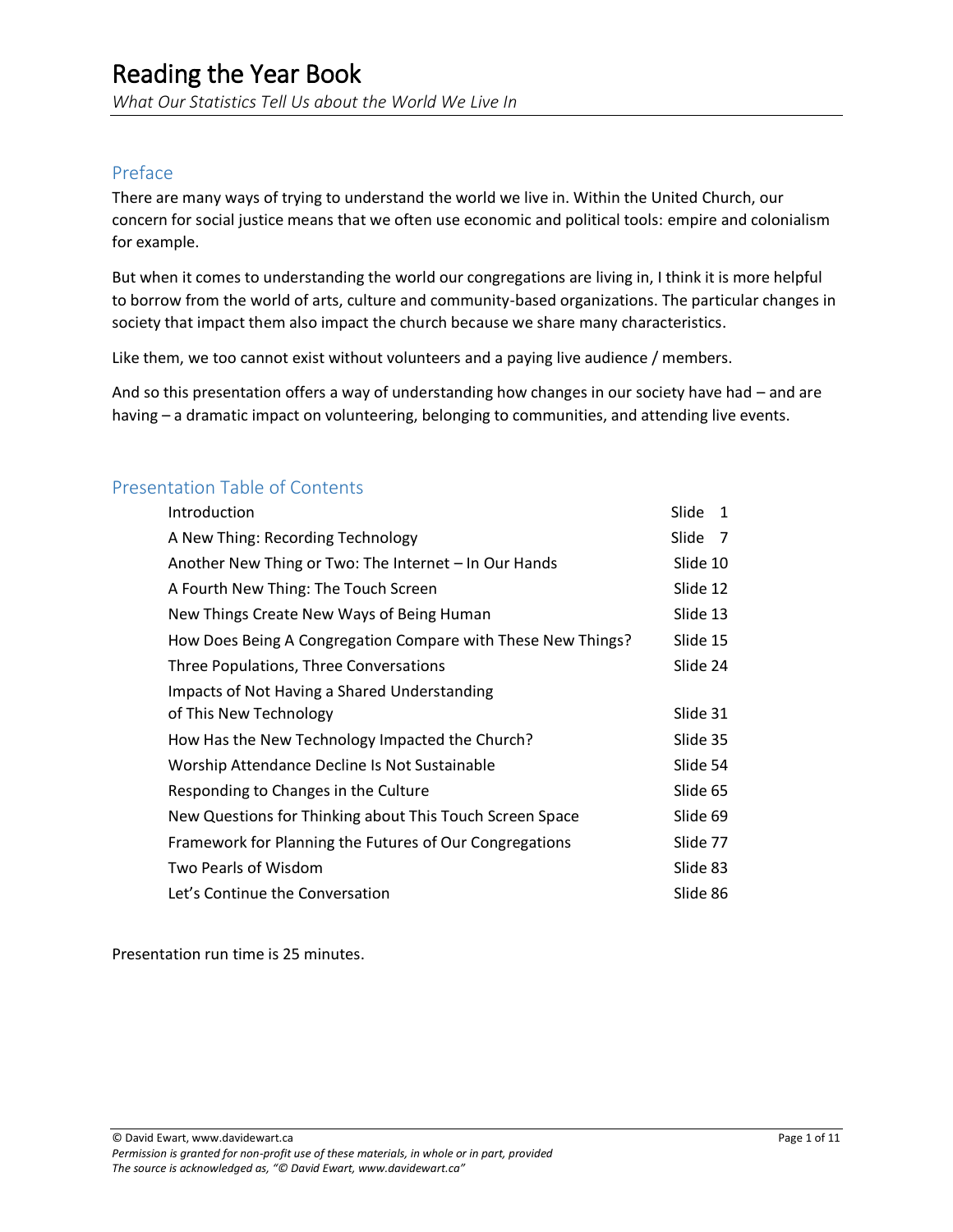*What Our Statistics Tell Us about the World We Live In*

### Introduction

| Slide 1 | Reading the Year Book.                                                                                                                                                                                                                                                                                                                                                                                                                                                                                                                                                     |
|---------|----------------------------------------------------------------------------------------------------------------------------------------------------------------------------------------------------------------------------------------------------------------------------------------------------------------------------------------------------------------------------------------------------------------------------------------------------------------------------------------------------------------------------------------------------------------------------|
|         | What our statistics tell us about the world we live in.                                                                                                                                                                                                                                                                                                                                                                                                                                                                                                                    |
| Slide 2 | Hi. My name is David Ewart. I retired as a United Church minister about 3 years ago.                                                                                                                                                                                                                                                                                                                                                                                                                                                                                       |
| Slide 3 | And about 5 years before that, I started making slides of United Church of Canada Year<br>Book data as a way to understand my experience of the United Church since the mid-<br>1960's.                                                                                                                                                                                                                                                                                                                                                                                    |
|         | I have two slides of Year Book data I want to show you. But before I do that, I want to set<br>the context.                                                                                                                                                                                                                                                                                                                                                                                                                                                                |
| Slide 4 | Many years ago when I worked as a systems analyst with the Government of Manitoba, I<br>became aware that if we didn't ask the right questions, we ended up trying to solve the<br>wrong problems. Which is another way of saying, that if we only focused on the immediate<br>issue without a correct understanding of the whole context, no matter how hard we<br>worked nor how creative our solutions, we never achieved the results we were aiming for.<br>Which is another way of saying, we ended up feeling that we had wasted a lot of time,<br>money and effort. |
|         | Expending time, money, and energy on efforts that do not bear fruit often leads to the<br>fatigue and complacency of, "We've done that before."                                                                                                                                                                                                                                                                                                                                                                                                                            |
| Slide 5 | This presentation will help you understand why past efforts at re-vitalizing your<br>congregation may not have had the hoped-for, long-term results. It will help you to stop<br>trying to solve the wrong problems.                                                                                                                                                                                                                                                                                                                                                       |
| Slide 6 | And will help get you working on what may be the more daunting task of responding to the<br>new culture in which we live.                                                                                                                                                                                                                                                                                                                                                                                                                                                  |
|         | The church does not exist in a vacuum. It exists within a society. And today's world just<br>does not do much of what we in the church take for granted.                                                                                                                                                                                                                                                                                                                                                                                                                   |
|         | Let's take a look at a few of the things that have come to be common in our world today.                                                                                                                                                                                                                                                                                                                                                                                                                                                                                   |
|         | A New Thing: Recording Technology                                                                                                                                                                                                                                                                                                                                                                                                                                                                                                                                          |
| Slide 7 | (Hold up LP) Let's begin by thinking about how the world we live in has changed in the past<br>decades.                                                                                                                                                                                                                                                                                                                                                                                                                                                                    |
|         | How did this piece of technology change our world? <sup>1</sup>                                                                                                                                                                                                                                                                                                                                                                                                                                                                                                            |
|         | <sup>1</sup> The following comments rip off and riff off an article by James K. A. Smith, "Alternative<br>Liturgy: Social Media as Ritual," The Christian Century, February 20, 2013.<br>http://www.christiancentury.org/article/2013-02/alternative-liturgy                                                                                                                                                                                                                                                                                                               |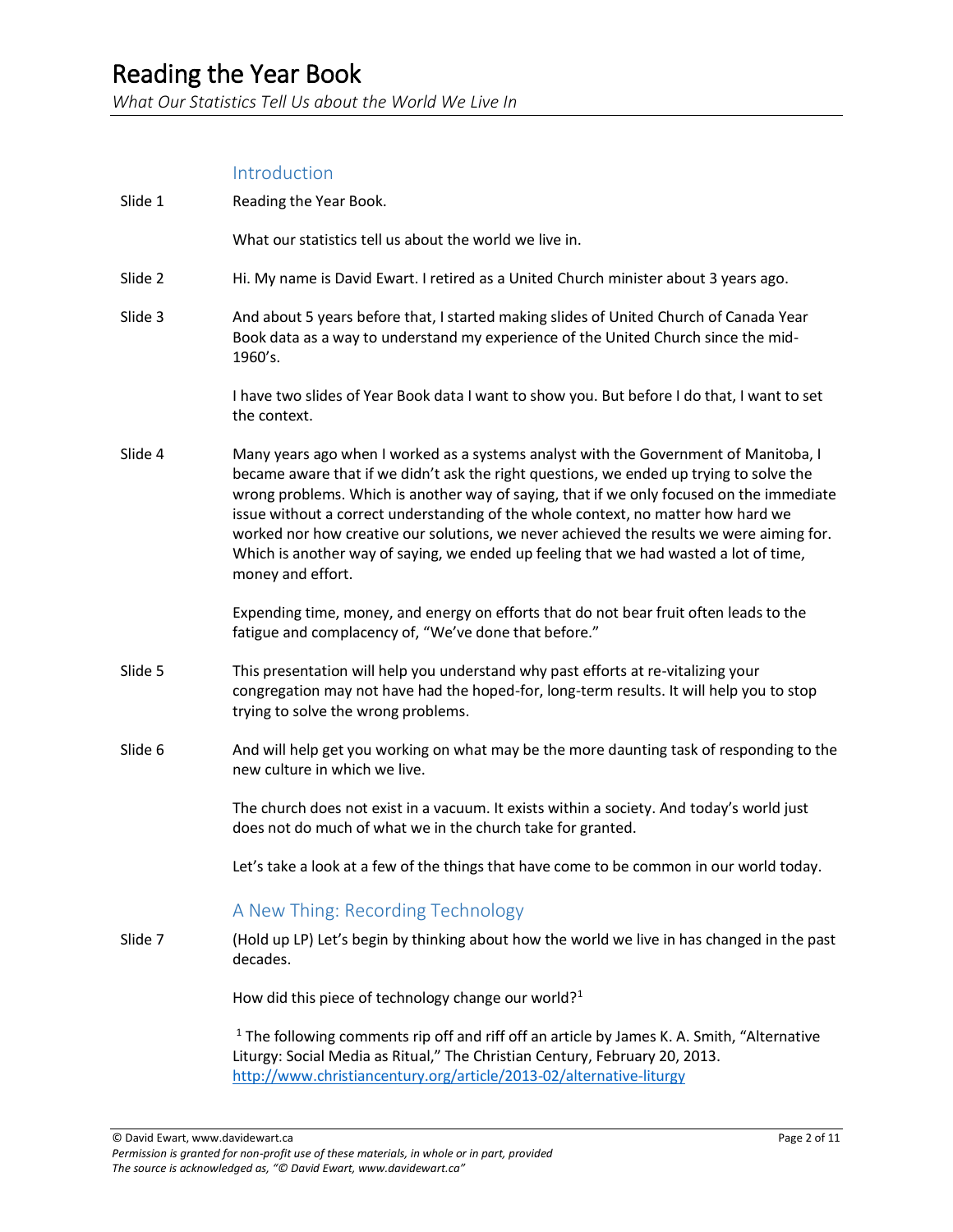*What Our Statistics Tell Us about the World We Live In*

Slide 8 The development of recording technology beginning in the 1800's, meant that for the first time in human history it was no longer necessary to be in the same room at the same time as the musicians. Music became a non-local experience – we could listen to it anytime, anywhere, at the time and place of our choosing. The ability to record sound and images has had a profound impact on music, theatre – and the church. Aside: When was the first million selling record? 1907, by Enrico Caruso, "Vesti la giubba" (Victrola 88061). http://www.youtube.com/watch?v=gdzbZBbN5tY Slide 9 But a record is not the same thing as the musicians. This record is not the Doors. So, instead of listening to an actual performance – having a direct experience – the music is mediated through the technology of the record. Another New Thing or Two: The Internet – In Our Hand Slide 10 (Hold up a smart phone) A few years ago, this technology (the touch screen phone) added a whole new dimension to Our World. Whereas the record still required us to at least be in the same room as the record to hear the music, the internet-connected cell phone removed this limitation. A cell phone allows us to hear music from around the globe wherever we are. We carry the globe in our hand, pocket, or purse. Slide 11 Smart phones and tablets are also two-way devices – they allow us to be globally interactive. When I sign on to Facebook, I am instantly able to connect to the billion other people who are also on Facebook. And they can connect with me. A Fourth New Thing: The Touch Screen Slide 12 Smart phones and tablets also introduced a whole new way of interacting with the technology – the touch screen – which primarily trains us to use sight and touch to interact with our world. Touch has created a whole new form of physical interaction with the interface. Eye-hand coordination become the paramount senses. This form of interacting with the technology creates a whole new level of "intimacy," of personal, physical involvement.

> So much so that people report feeling lost, or naked, without their touch screen phone or tablet.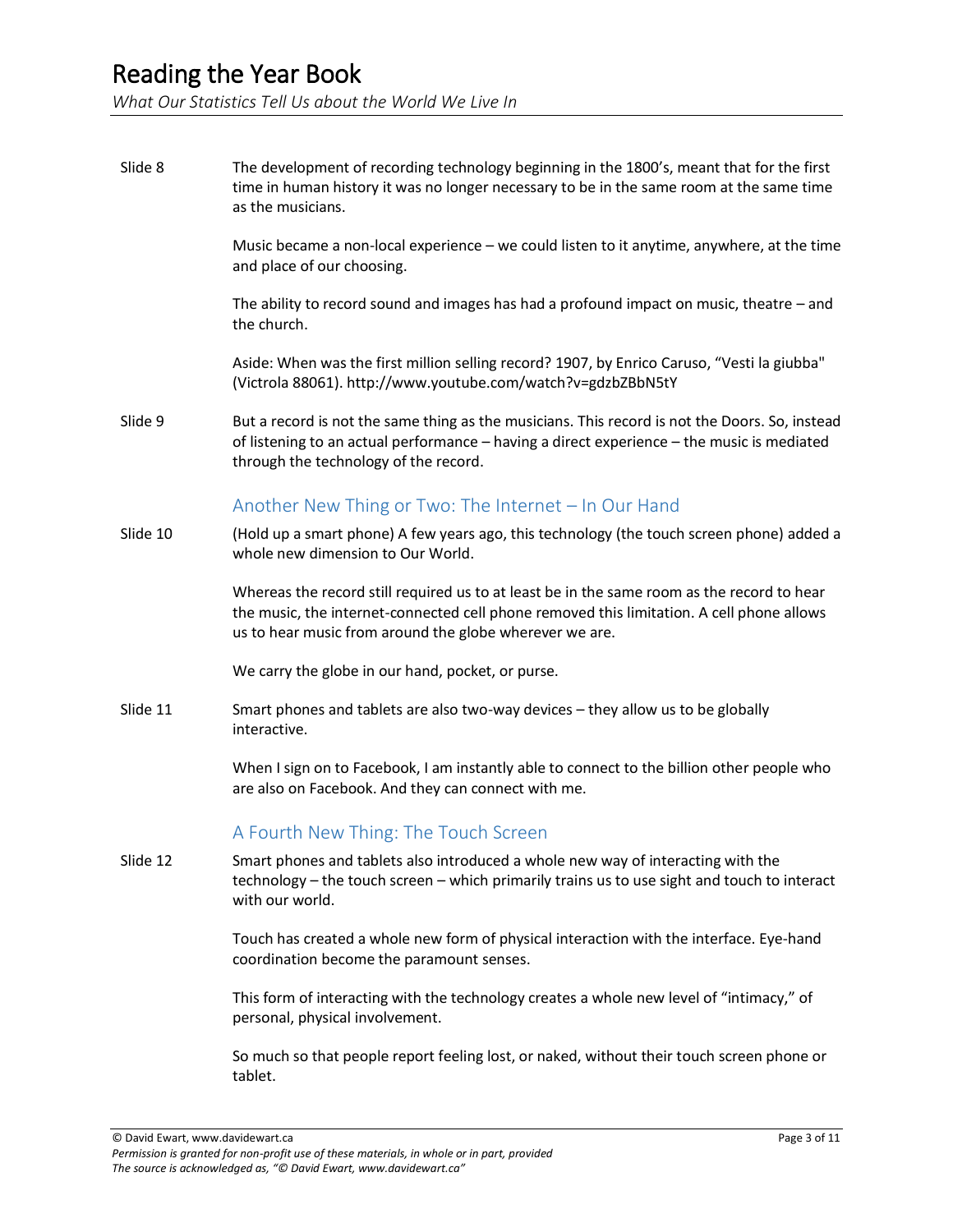In fact, let's start calling this new space the Touch Screen Space.

Aside: And if think this doesn't impact our expectations of how to interact with the rest of the world, check out this video of a toddler switching from an iPad to a magazine: http://www.youtube.com/watch?v=aXV-yaFmQNk

#### New Things Create New Ways of Being Human

Slide 13 Somewhat paradoxically, even though I am now interactively connected to the globe, because my experience and connections are mediated and non-local, I operate in this space as an isolated individual.

> And so my sense of where authority lies is that it is within myself. I have unfettered authority to act in this space as I chose.

Slide 14 My imagination and expectations are shaped by this space.

Within this space, my hopes for the future typically use sight  $-$  vision  $-$  as the chief metaphor.

This "vision" of course is always personal, and individual. It is **MY** vision. Achieving any sense of **OUR** vision is often fleeting and fragile.

Unlike any other time in history, this new media allows spontaneous flash mobs to form.

But can it create long-term commitment to collective action? Not so much.

### How Does Being A Congregation Compare with These New Things?

Slide 15 OK. So how do our congregations function? Are they not … Local?

Being part of a congregation still means being in the same room at the same time as everyone else. Just like we had to do 125 years ago if we wanted to hear music.

Slide 16 Being local, means that the experience we have is direct, unmediated.

For better or worse, the preacher is in the room talking to us – and looking at us.

- Slide 17 The congregation's connections are primarily to the neighbourhood. Larger congregations may extend to the immediate region.
- Slide 18 When you come to worship, the experience is pre-structured. Someone else has pretty much picked all the words you will sing, speak, pray, and listen to.
- Slide 19 And the primary senses for communication are speaking and hearing.
- Slide 20 The way of being in this church space teaches me that authority is located outside of myself: in the Bible, God, Jesus, or the church.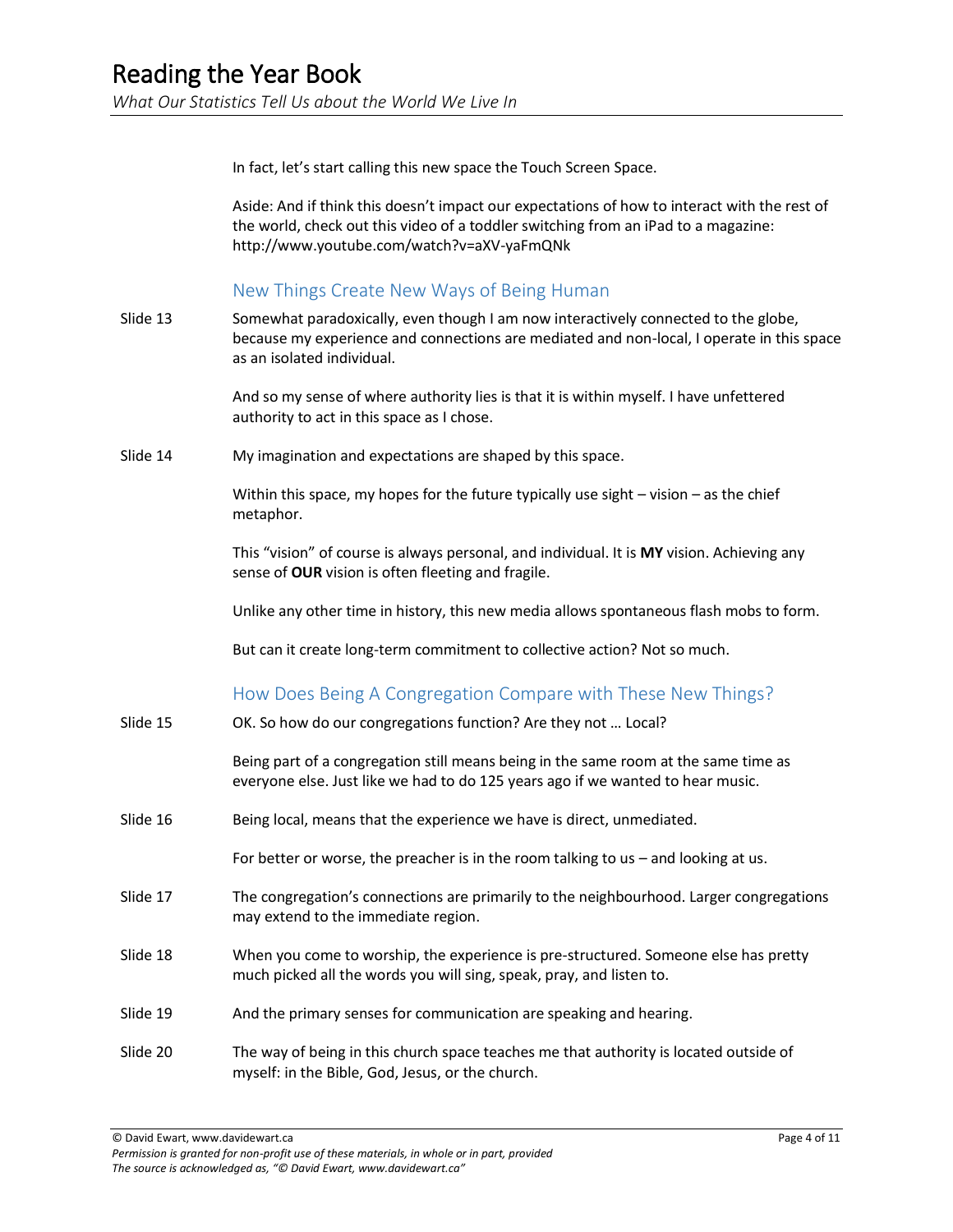*What Our Statistics Tell Us about the World We Live In*

Slide 21 My imagination and expectations are shaped by this space. And my hopes for the future are formed by looking outside of myself. Or rather, not so much "looking" as listening for a call. Slide 22 The world of the Touch Screen, forms us to be autonomous individuals. Slide 23 The world of congregations forms us to be a covenant community. (Or at least that it what is we tell ourselves.) Three Populations, Three Conversations Slide 24 Now in the world of the church, there are roughly three populations. Or three conversations about this new age of the Touch Screen Space. Slide 25 Tourists. If you are over 60 you probably belong to this group. Those of us who are tourists dabble in this Touch Screen Space. We visit the popular destinations, and use them to enrich our experience. We Google, we email, we may Facebook, Skype and blog. We research our next trip and book flights and hotels. But we really live off-line. We locate ourselves in the here and now. Slide 26 And in our experience there is no problem going back and forth between these two spaces. If you are part of this group, you are probably thinking this whole presentation has been boring. "What is the point of all this?" "What is the problem?" Slide 27 Immigrants. I'm guessing that most of us between 40 and 60 might be immigrants to this Touch Screen Space. We have become more or less fluent. We know the side roads and local thoroughfares. We live here. We not only consume content, we create it. And we know the true costs of creating content: the financial investment needed in technology, skill and expertise; the time needed to create content for the Touch Screen Space. But every once in a while we get lost. And we can still remember another time and place we once called home. But we know there is no going back. Slide 28 And we know there are significant issues in providing portals from the Touch Screen Space to Our Church. If you are part of this group, everything I have said so far is making perfect sense to you. You may be thinking, "I wish everyone on my Church Board could hear this."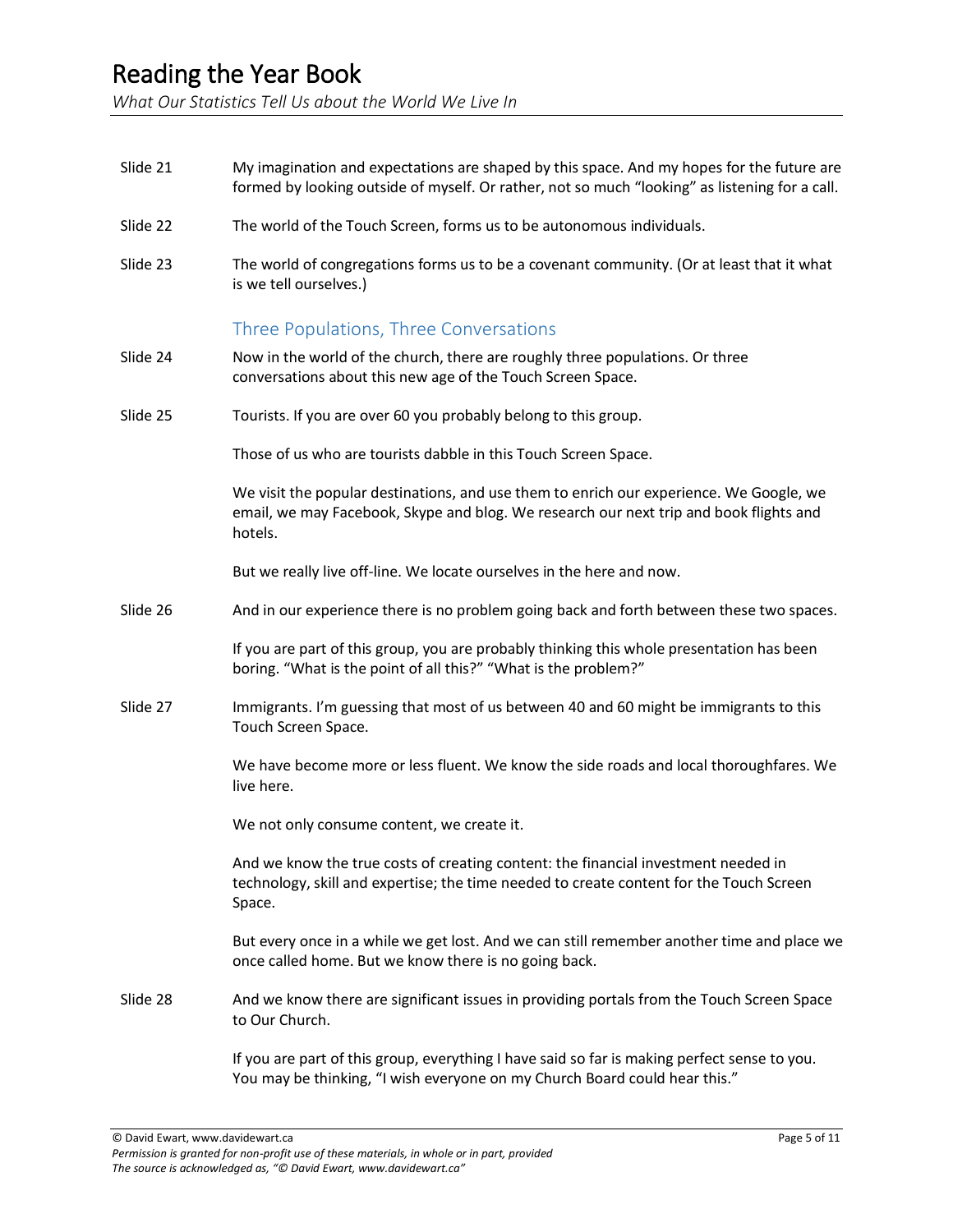*What Our Statistics Tell Us about the World We Live In*

| Slide 29 | Natives. I'm guessing most natives to this space are under 40.                                                                                                                                                                                                                                                      |
|----------|---------------------------------------------------------------------------------------------------------------------------------------------------------------------------------------------------------------------------------------------------------------------------------------------------------------------|
|          | Those of us who are natives live in the Touch Screen Space; we move freely from app to<br>app. We don't think of ourselves as either "consuming" or as "providing" content. We are<br>connecting and sharing.                                                                                                       |
|          | We live in the Touch Screen Space and are a tourist in the Church space. We take in the<br>highlights: Christmas Eve and Easter. We go along with a parent, spouse, or friend to other<br>special events: a wedding or a concert. But we don't live here. Don't really speak the<br>language or live the lifestyle. |
| Slide 30 | You know you are a native if everything I have said so far is boring. If you are thinking,<br>"Yeah. So?"                                                                                                                                                                                                           |
|          | In my experience there are very few Touch Screen natives in Our Church space who over<br>the age of 20.                                                                                                                                                                                                             |
|          | Impacts of Not Having a Shared Understanding of This New Technology                                                                                                                                                                                                                                                 |
| Slide 31 | Now the fact that there are three populations about the Touch Screen Space, means the<br>conversation within Our Church is very disconnected.                                                                                                                                                                       |
| Slide 32 | Two of the populations don't see that there is any problem.                                                                                                                                                                                                                                                         |
|          | So it is difficult to establish any form of serious engagement with this reality and engender<br>sustained traction responding to this new space.                                                                                                                                                                   |
| Slide 33 | Consequently, our efforts become hit and miss, and it is difficult to maintain momentum.                                                                                                                                                                                                                            |
| Slide 34 | Which leads $-$ once more $-$ to inevitable fatigue and burn out.                                                                                                                                                                                                                                                   |
|          | Been there, done that. Got the T-shirt, the books, and the scars.                                                                                                                                                                                                                                                   |
|          | How Has the New Technology Impacted the Church?                                                                                                                                                                                                                                                                     |
| Slide 35 | But the Touch Screen Space is here to stay. It is the present and future space in which we<br>must be the church.                                                                                                                                                                                                   |
|          | Let's pause a second and take a good look at this slide again, and ask the question, "What<br>happens when someone from this Touch Screen Space walks into Our Church?"                                                                                                                                             |
| Slide 36 | That's right.                                                                                                                                                                                                                                                                                                       |
|          | The answer is, "Fewer and fewer people from the Touch Screen Space are walking into Our<br>Church."                                                                                                                                                                                                                 |
| Slide 37 | As you see from this chart, weekly worship attendance has declined by 50% in 25 years;<br>from slightly over 400,000 in 1985,                                                                                                                                                                                       |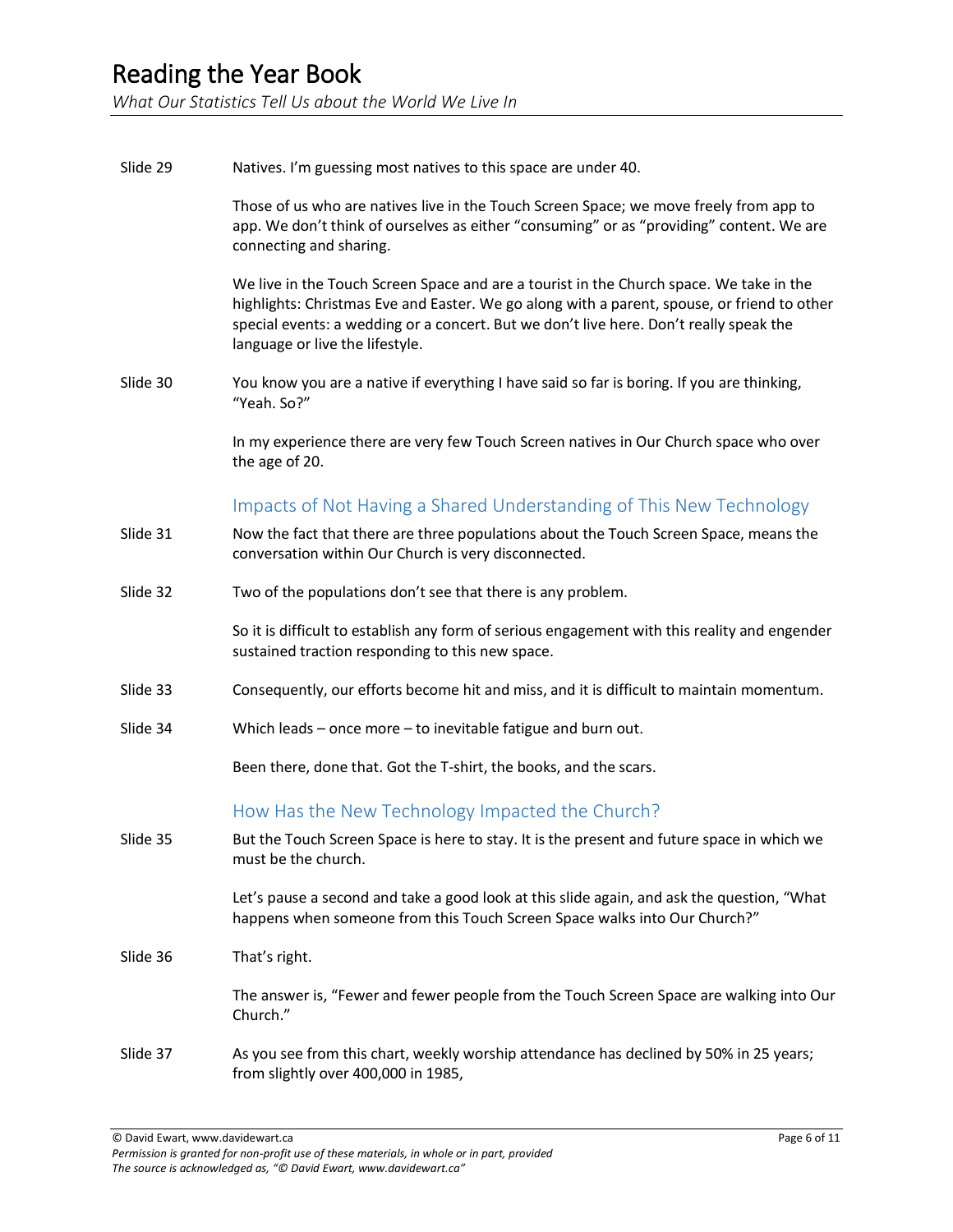*What Our Statistics Tell Us about the World We Live In*

| Slide 38 | to 175,000 in 2010.                                                                                                                                                                          |
|----------|----------------------------------------------------------------------------------------------------------------------------------------------------------------------------------------------|
| Slide 39 | And if nothings happens to change the trend of the past 10 years, worship attendance will<br>plunge by 80% in the next 15 years to be 25,000 in 2025.                                        |
| Slide 40 | 25,000 is the number of people who went to church each week in Maritime Conference in<br>2010.                                                                                               |
| Slide 41 | In 15 years, it could be the number for all of Canada.                                                                                                                                       |
| Slide 42 | This drastic decline in Weekly Worship Attendance is happening because there is just too<br>big a disconnect between Touch Screen Space and Our Church.                                      |
| Slide 43 | And this is not because we are doing something wrong.                                                                                                                                        |
| Slide 44 | This is not our fault.                                                                                                                                                                       |
| Slide 45 | This is not a problem that can be fixed by jazzing up what we do.                                                                                                                            |
| Slide 46 | The culture in which we are being the church has developed a different ethos - a different<br>way of imagining and connecting that is not in harmony with the way we imagine and<br>connect. |
| Slide 47 | When fewer people go to church, there are significant consequences.                                                                                                                          |
|          | Congregations become smaller. And fewer.                                                                                                                                                     |
| Slide 48 | As can be seen in this chart, the number of congregations with weekly worship attendance<br>of more than 250 declined by 80% in the past 12 years, from 155 in 1999 to 27 in 2011.           |
| Slide 49 | These larger congregations became medium ones, but the total number of medium<br>congregations also declined by 20%, from 764 to 632.                                                        |
| Slide 50 | But congregations are also tenacious. They become smaller, but they do not close. And so<br>we are becoming a denomination of small congregations.                                           |
| Slide 51 | Taking a closer look at Small 1 Point Pastoral Charges, we can the dramatic increases that<br>have taken place in the Very Small and Medium Small congregations from 1999 to 2011.           |
| Slide 52 | Congregations of 50 or fewer now make up 40% of all 1 Point Pastoral Charges.                                                                                                                |
| Slide 53 | These charts help us to understand the critical importance of the changes we have all been<br>experiencing over the past 5 decades.                                                          |
|          | Worship Attendance Decline Is Not Sustainable                                                                                                                                                |
| Slide 54 | And as we ponder our future, we must consider a hard truth that environmental science                                                                                                        |

teachers us: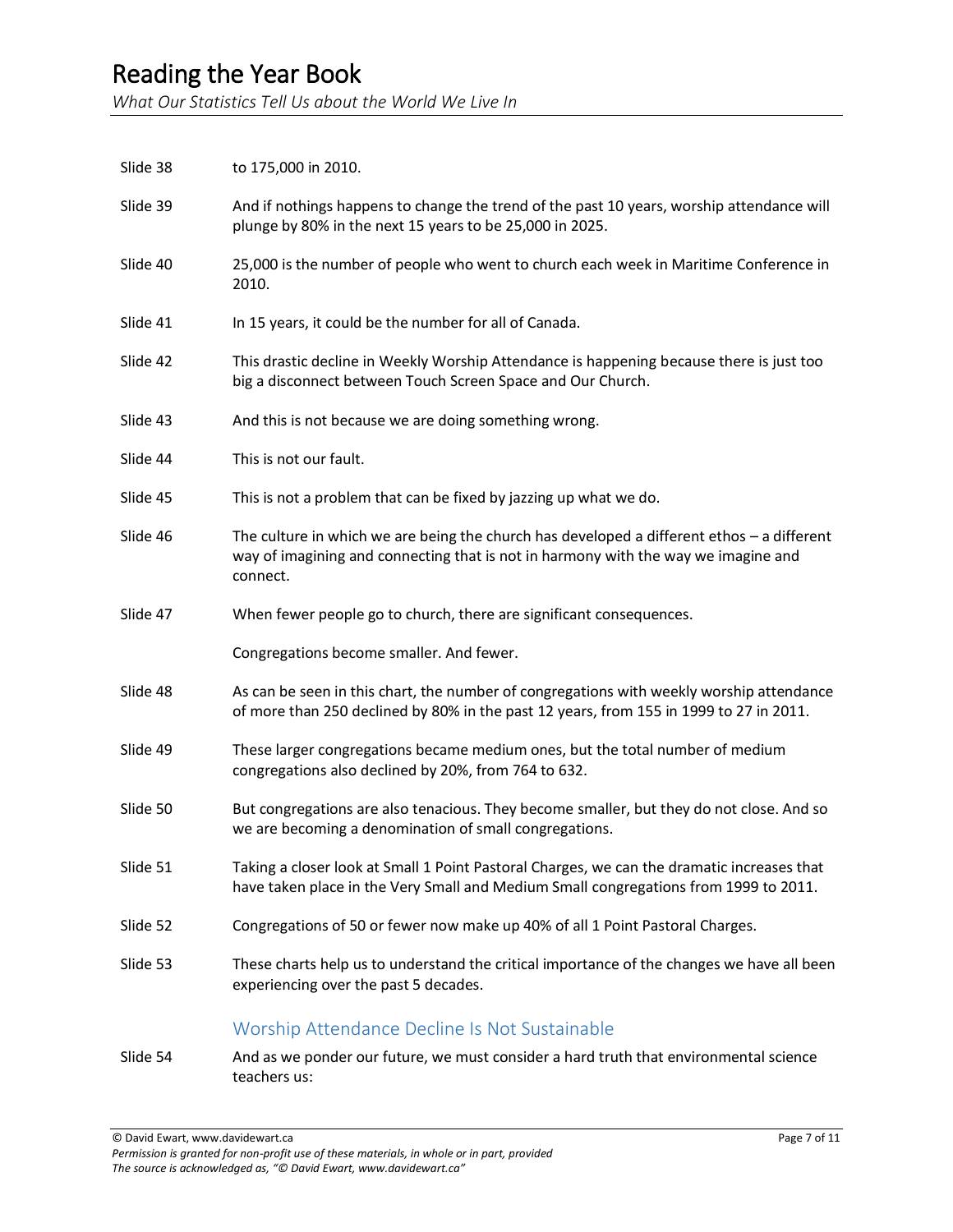*What Our Statistics Tell Us about the World We Live In*

Slide 55 When the environment changes, organisms must change Slide 56 Or die. Slide 57 The rate of decline of Weekly Worship Attendance Slide 58 Is simply not sustainable. Slide 59 This will have significant impacts on Our Church Budgets ... Slide 60 Buildings, and ... Slide 61 Payroll Slide 62 Congregations need to start planning now for a future of fewer people. Slide 63 Fewer buildings. Slide 64 And fewer staff Responding to Changes in the Culture Slide 65 Because these changes are primarily driven by the culture we live in, we cannot fix the problems the changed culture has created for us. Develop different **responses** to these changes? Yes. But **fix** these changes? No. There is no going back to the "good old days" when church attendance was normal in our society. In addition to all the good work that is being done to help us make internal changes to improve the health of congregations – problems that we can indeed fix if we choose to – we desperately need much more creative, collective, shared thinking about developing new ways of responding to the changed culture in which we live. Slide 66 With the exception of the few remaining larger congregations, the impacts of the changes to the culture in which we live are too big for each and every congregation to successfully respond to. The culture in which we live will not provide the "inputs" that congregations need to thrive: sufficient people and money to pay the bills and keep the building maintained. Our infrastructure of buildings and payroll was built for another age. Smaller congregations especially need to experiment with new ways to be church without buildings – and with reduced or no payroll.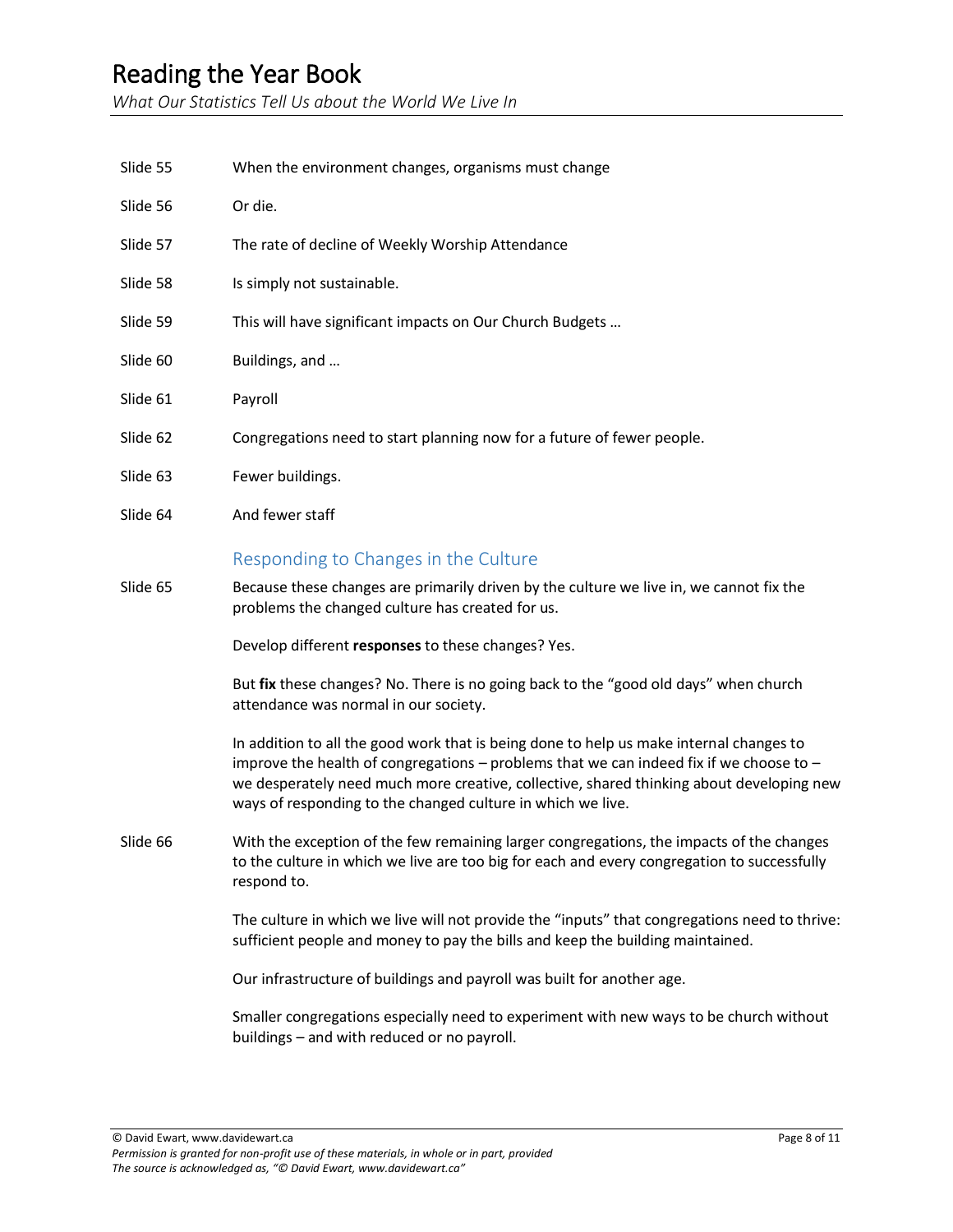*What Our Statistics Tell Us about the World We Live In*

| Slide 67 | Because the changes in the culture in which we live are too big for each congregation to<br>deal with on their own, we are going to have to develop a spirit of regional cooperation<br>that transcends our past of congregational independence. |
|----------|--------------------------------------------------------------------------------------------------------------------------------------------------------------------------------------------------------------------------------------------------|
| Slide 68 | There is no single future, plan, or model that will work for all congregations.                                                                                                                                                                  |
|          | Our largest congregations have to respond to this new context in ways that are completely<br>different than our smallest congregations.                                                                                                          |
|          | And similarly, our smallest congregations can - and must-respond in ways that our largest<br>ones should not even think about.                                                                                                                   |
|          | But I believe no one really knows now what will work - what the sure-fire, "do this and<br>thrive" solution is.                                                                                                                                  |
|          | And so we must support each other to experiment with the widest possible variety of<br>responses.                                                                                                                                                |
|          | New Questions for Thinking about This New Touch Screen Space                                                                                                                                                                                     |
| Slide 69 | Looking at this slide again, we have to begin asking new questions about how Our Church<br>can be sustained within this growing Touch Screen Space.                                                                                              |
| Slide 70 | And for every question we have to ask, "Can we transition our tradition into this new<br>space?"                                                                                                                                                 |
| Slide 71 | Or, "How do we transition natives from this space into our traditions?"                                                                                                                                                                          |
| Slide 72 | For example.                                                                                                                                                                                                                                     |
|          | If God is indeed present in all times and all spaces, just how is the Word manifested in<br>Touch Screen Space?                                                                                                                                  |
|          | Clearly, the Word cannot become flesh in this space. So what "texts" do we find in this<br>space to read during a Season of Epiphany?                                                                                                            |
|          | Or alternatively, what is the portal from Touch Screen Space into Church Space that<br>provides the context, meaning and impact of "becoming flesh" for a Touch Screen native?                                                                   |
| Slide 73 | Surely a mark of the church as we know it is that we congregate.                                                                                                                                                                                 |
|          | Jesus has said that where two or three gather together in his name, he is with us.                                                                                                                                                               |
|          | Just what does that look like in Touch Screen Space?                                                                                                                                                                                             |
|          | Or alternatively, what is the portal from Touch Screen Space into Church Space that<br>provides the context, meaning and impact of full-frontal bonding in real time?                                                                            |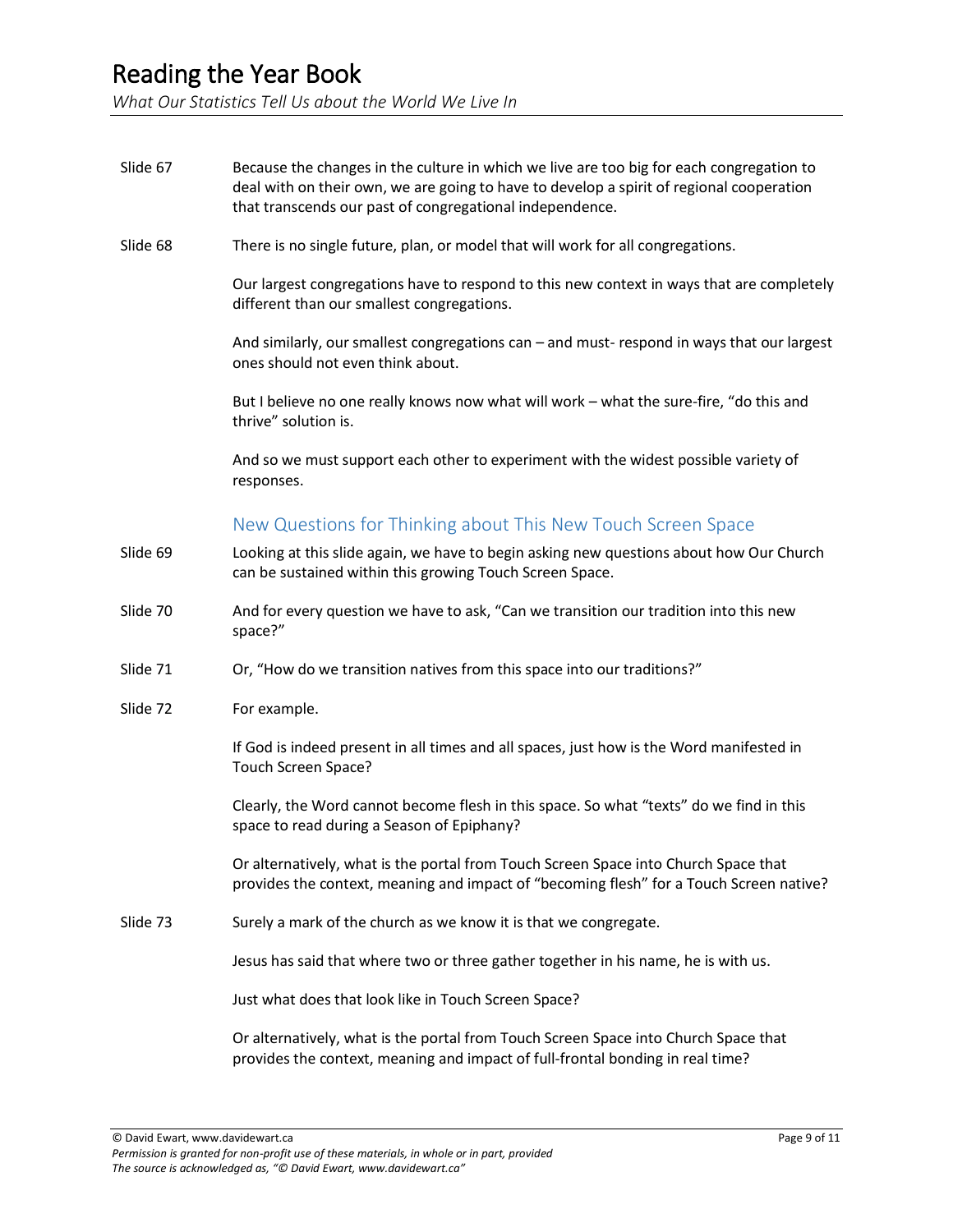*What Our Statistics Tell Us about the World We Live In*

| Slide 74 | And just to make the issue more visceral.                                                                                                                                                                                                                                                         |
|----------|---------------------------------------------------------------------------------------------------------------------------------------------------------------------------------------------------------------------------------------------------------------------------------------------------|
|          | How do we celebrate communion in Touch Screen Space?                                                                                                                                                                                                                                              |
|          | Or alternatively, what is the portal from Touch Screen Space into Church Space that<br>provides the context, meaning and impact of rooting the present-future by re-membering<br>the past?                                                                                                        |
| Slide 75 | How do we ritually enact new life - new identity in Christ - in Touch Screen Space?                                                                                                                                                                                                               |
|          | Or alternatively, what is the portal from Touch Screen Space into Church Space that<br>provides the context, meaning and impact of being marked with a new family of origin?                                                                                                                      |
| Slide 76 | I ask these questions to try and emphasize how the physicality of the things we take for<br>granted creates complex and novel issues for being the Church in a Touch Screen Space.                                                                                                                |
|          | Framework for Planning the Futures of Our Congregations                                                                                                                                                                                                                                           |
| Slide 77 | You will have other questions. And have other responses. But here are a few of mine just to<br>spark the conversation.                                                                                                                                                                            |
| Slide 78 | There is no single future that we can all embark on together.                                                                                                                                                                                                                                     |
|          | For example, there may be enough similarities between our largest congregations that it<br>might make some sense for them to share ideas.                                                                                                                                                         |
|          | But it makes no sense whatsoever for our smallest congregations to imagine that their<br>future will look anything like the larger ones.                                                                                                                                                          |
|          | There is also a vast gulf between the realities faced by rural congregations compared to<br>urban ones.                                                                                                                                                                                           |
|          | We desperately need to become colleagues in diversity.                                                                                                                                                                                                                                            |
| Slide 79 | The recent spate of resources on revitalizing congregations are all doomed to fail if mission<br>is undertaken as a strategy for survival.                                                                                                                                                        |
|          | If the church is to be an icon of God's love for the world, then it must love the world as God<br>does.                                                                                                                                                                                           |
|          | God does not love the world in order to survive. God loves the world for the world's own<br>sake - totally for the world's own good - without hesitation - without thought of payoff or<br>return. The church must do the same and separate survival anxiety from its love for its<br>neighbours. |
| Slide 80 | Separating Mission from Survival will require the courage to plan live smaller - and more<br>authentically.                                                                                                                                                                                       |